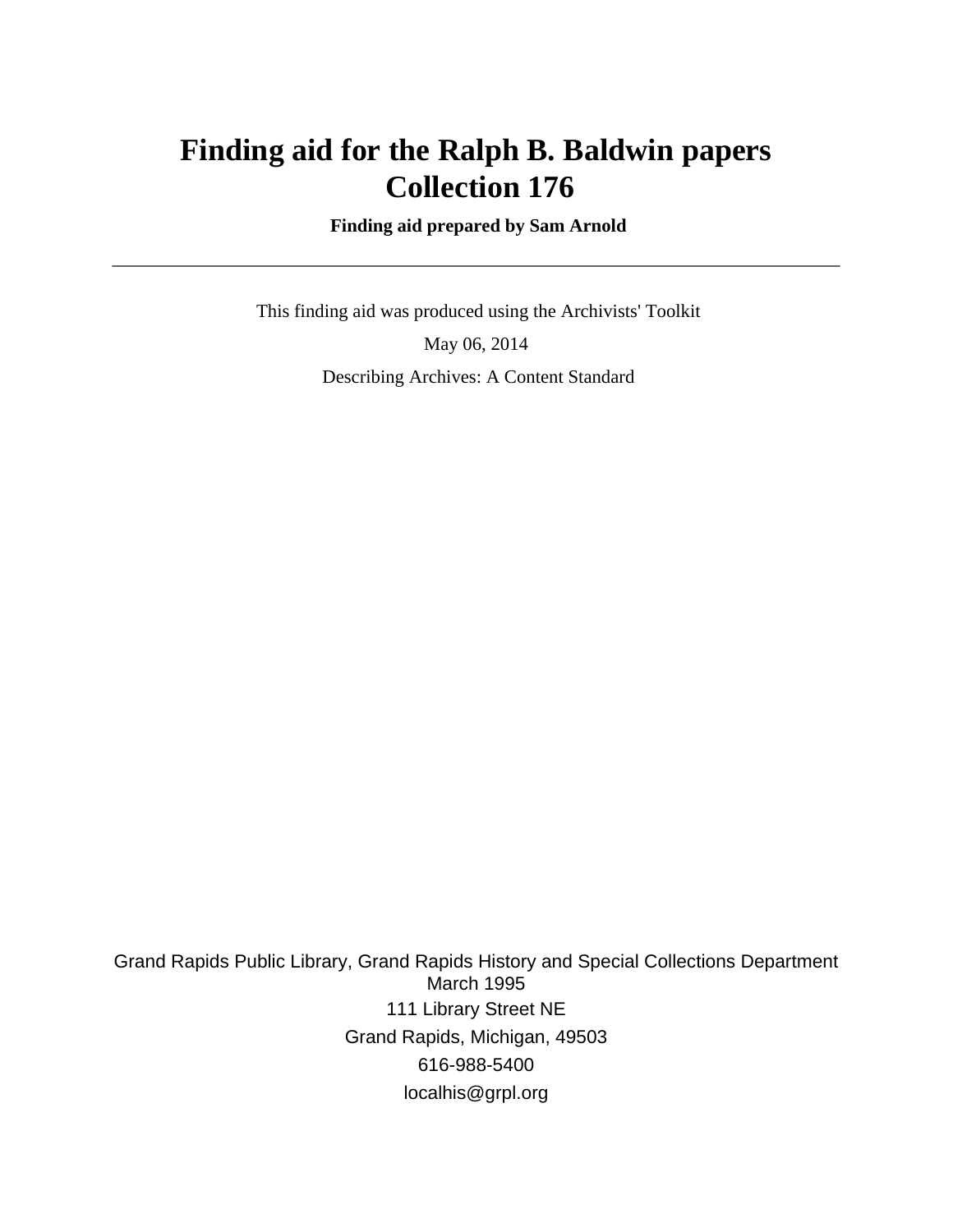# **Table of Contents**

 $\overline{\phantom{a}}$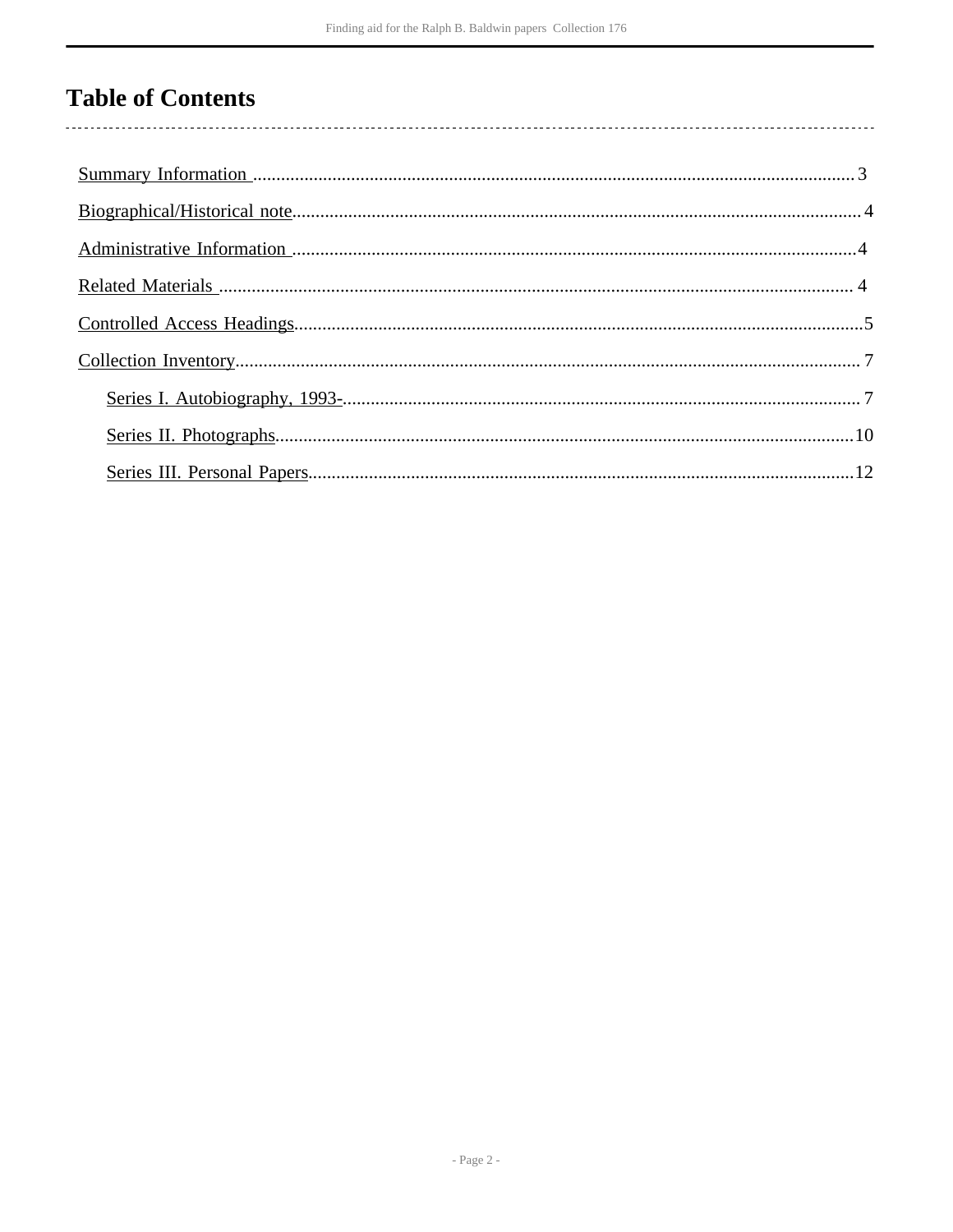# <span id="page-2-0"></span>**Summary Information**

| <b>Repository</b> | Grand Rapids Public Library, Grand Rapids History and Special<br><b>Collections Department</b>                                                                                                                                                                                                                                                                                                                                                                                                                                                                         |
|-------------------|------------------------------------------------------------------------------------------------------------------------------------------------------------------------------------------------------------------------------------------------------------------------------------------------------------------------------------------------------------------------------------------------------------------------------------------------------------------------------------------------------------------------------------------------------------------------|
| <b>Creator</b>    | Baldwin, Ralph Belknap, 1912-2010                                                                                                                                                                                                                                                                                                                                                                                                                                                                                                                                      |
| <b>Title</b>      | Ralph B. Baldwin Papers                                                                                                                                                                                                                                                                                                                                                                                                                                                                                                                                                |
| Date [inclusive]  | circa 1850-1993                                                                                                                                                                                                                                                                                                                                                                                                                                                                                                                                                        |
| <b>Extent</b>     | 2.2 Linear feet Three boxes                                                                                                                                                                                                                                                                                                                                                                                                                                                                                                                                            |
| Language          | English                                                                                                                                                                                                                                                                                                                                                                                                                                                                                                                                                                |
| <b>Abstract</b>   | Ralph Belknap Baldwin (1912-2010) was a planetary scientist and Grand<br>Rapids industrialist. He is known for his work on lunar craters and<br>also helped developed the radio proximity fuze during World War II.<br>The collection includes photographs, newspaper clippings and papers<br>pertaining to his life, career and family. It includes a reflective and factual<br>autobiography and is particularly rich in its data on Baldwin's work<br>in astrophysics. Also included is information on the genealogy of the<br>Baldwin, Belknap and Osband famlies. |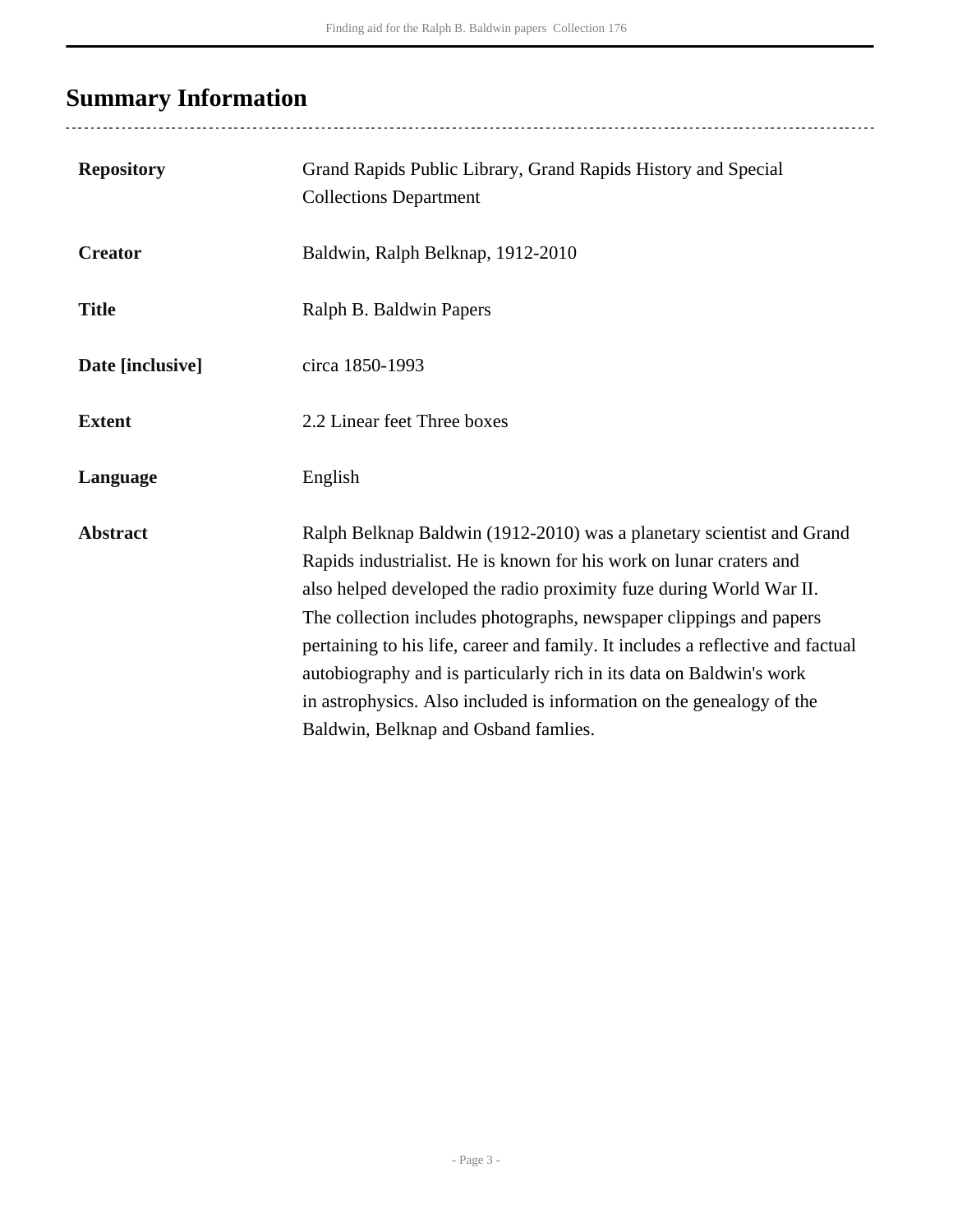# <span id="page-3-0"></span>**Biographical/Historical note**

Ralph Belknap Baldwin was born in Grand Rapids June 6, 1912 to Julie Belknap (a descendant of Captain Charles E. Belknap) and Melvin D. Baldwin. Ralph graduated from Central High School in 1930 and earned undergraduate and graduate degrees from the University of Michigan (B.S, 1934; M.S., 1935; Ph.D. 1937; and LL.D., 1975).

With his specialization in astrophysics, from 1935 through 1942 he taught astronomy successively at the University of Michigan, University of Pennsylvania, and Northwestern University. After marrying Lois Virginia Johnston on August 3, 1940 (children: M. Dana II, Pamela and Bruce), Baldwin was asked to join the Applied Physics Laboratory (APL) in 1942 as a senior physicist, where he was assigned the task of developing the proximity fuse, a weapon that proved instrumental during the last months of World War II. The importance of the fuse is described in his 1980 book, The Deadly Fuse: The Secret Weapon of World War II. Baldwin also wrote several books dealing with astrophysics: The Face of the Moon in 1949, The Measure of the Moon in 1963 and The Moon: A Fundamental Survey in 1965.

In addition to his career in science, Baldwin began working for the family-owned Oliver Machinery Company in Grand Rapids in 1947 as production manager. After a series of other jobs with the firm, he was made president in 1970 and chairman of the board in 1982. He retired in 1984 and is currently spending winters in Naples, Florida and summers in Grand, Rapids Michigan.

# <span id="page-3-1"></span>**Administrative Information**

## **Publication Information**

Grand Rapids Public Library, Grand Rapids History and Special Collections Department March 1995

#### **Immediate Source of Acquisition note**

Ralph B. Baldwin, accession numbers 1993.028, 1994.013, 1998.074, 2003.053, 2004.052

# <span id="page-3-2"></span>**Related Materials**

#### **Related Archival Materials note**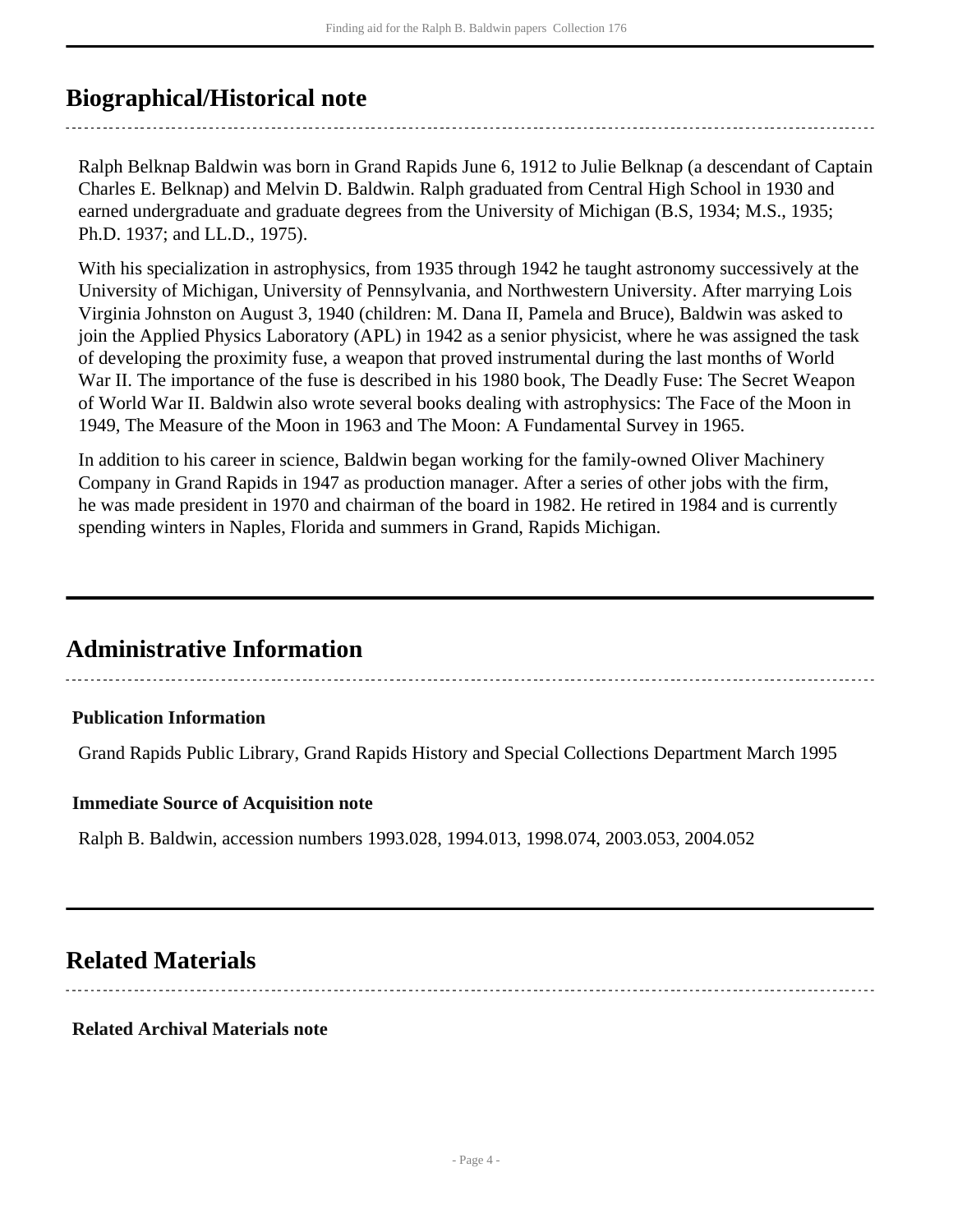Collection 275, includes documents related to Lois Johnston Baldwin, President of the Ladies Literary Club in 1960/61 and 1961/62.

# <span id="page-4-0"></span>**Controlled Access Headings**

## **Corporate Name(s)**

• Oliver Machinery Co.

### **Family Name(s)**

- Baldwin
- Belknap
- Osband

### **Genre(s)**

• personal papers

#### **Geographic Name(s)**

• Grand Rapids (Mich.) -- History

#### **Personal Name(s)**

• Baldwin, Ralph Belknap, 1912-2010

## **Subject(s)**

- Moon -- Surface
- Proximity fuzes -- History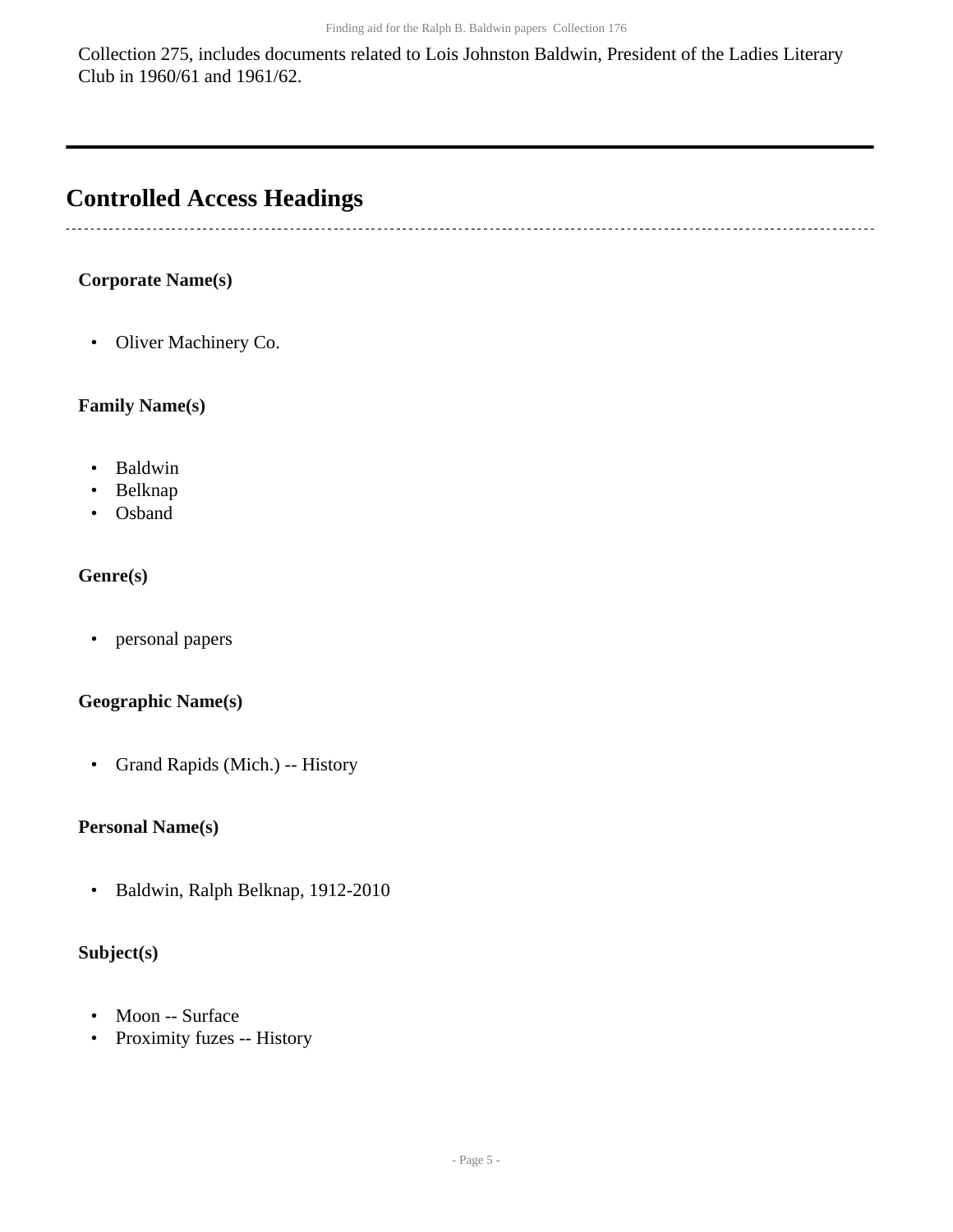• World War, 1939-1945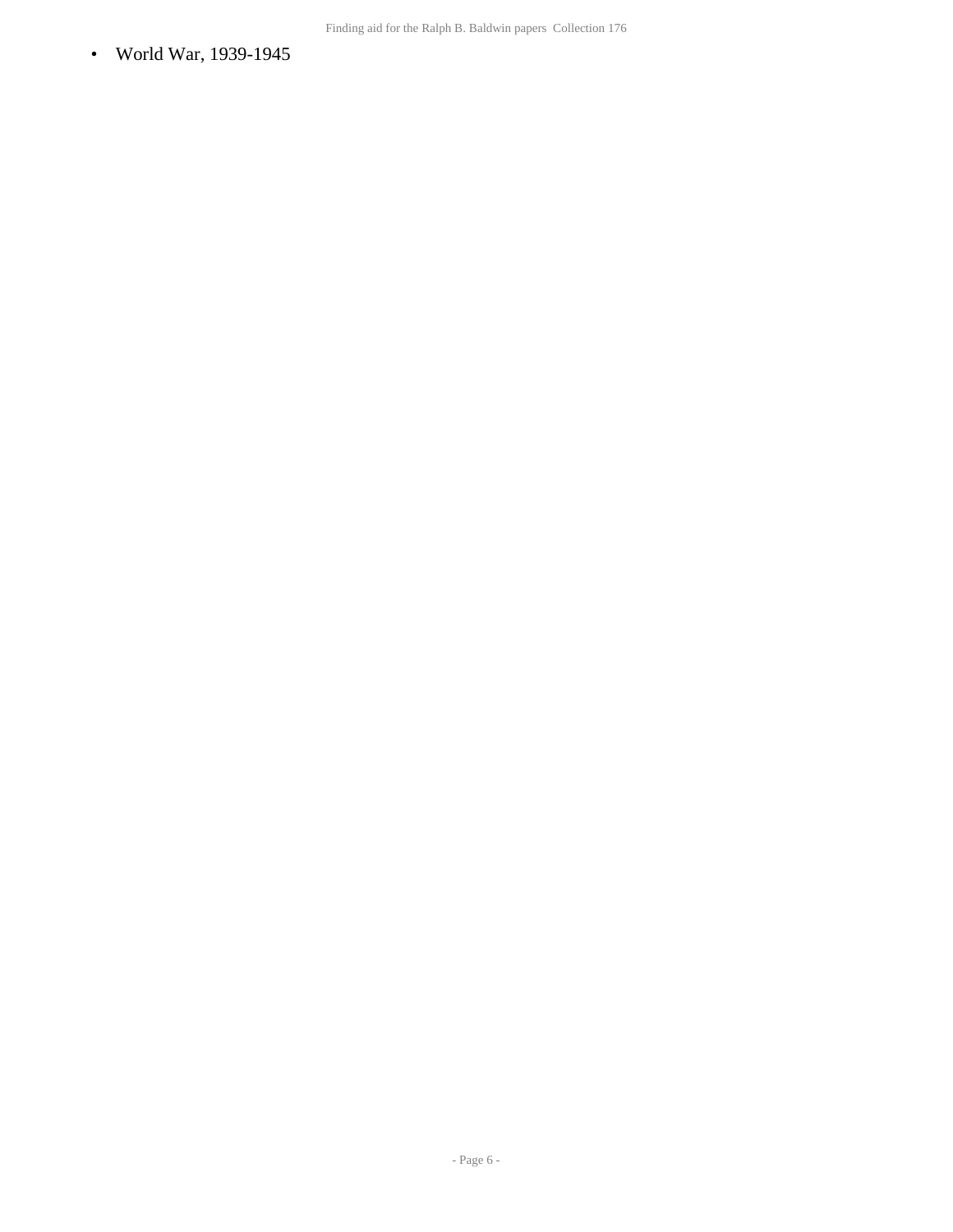# <span id="page-6-0"></span>**Collection Inventory**

#### <span id="page-6-1"></span>**Series I. Autobiography, 1993-**

#### **Scope and Contents note**

The first box contains the Baldwin's updated autobiography, "Highlighted Story of a Long and Unusual Life." The material is divided in chapters, whose titles provide descriptions of each folder's contents. Box 1 also contains a collection of correspondences, both outgoing and incoming, dealing with a wide range of topics such as: donation of the collection to the Grand Rapids Public Library, the American Geophysical Union, Oliver Machinery Company, Aquinas College, etc. These items were provided by Baldwin to detail his various memberships and affiliations. Finally, the first box contains an interview of Baldwin conducted by Ronald E. Doel in 1989. The content of the conversation is similar to that of the autobiography, viz. family, life, science, and career.

|                          | <b>Box</b>   | Folder       |
|--------------------------|--------------|--------------|
| Title page               | $\mathbf{1}$ | $\mathbf{1}$ |
| Photo of Baldwin         | $\mathbf{1}$ |              |
| <b>Table of Contents</b> | 1            | $\mathbf{1}$ |
| Preface                  | 1            |              |
| Chp. 1: "Younger Days"   | $\mathbf{1}$ | $\mathbf{1}$ |
| Chp. 2: "In School"      | 1            |              |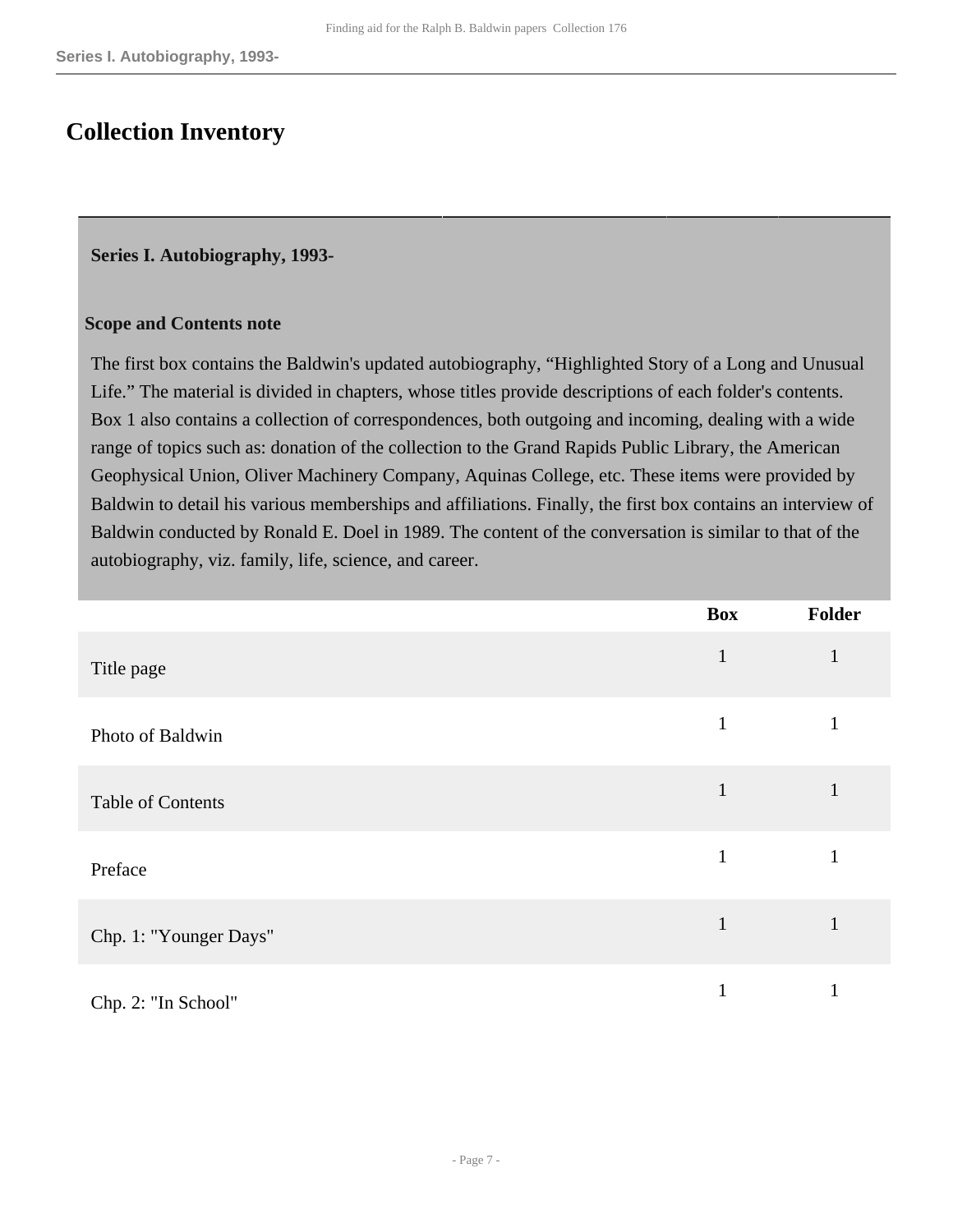| Chp. 3: "Pennsylvania and Northwestern"                  | $\mathbf{1}$ | $\mathbf{1}$   |
|----------------------------------------------------------|--------------|----------------|
| Chp. 4: "Early Days at the Applied Physics Laboratory"   | $\mathbf{1}$ | $\mathbf{1}$   |
| Chp. 5: "Anti-Personnel Fuzes"                           | $\mathbf{1}$ | $\mathbf{1}$   |
| Chp. 6: "Some Tests"                                     | $\mathbf{1}$ | $\mathbf{1}$   |
| Chp. 7: "Battle Use"                                     | $\mathbf{1}$ | $\mathbf{1}$   |
| Chp. 8: "Early Astronomy"                                | $\mathbf{1}$ | $\mathbf{1}$   |
| Chp. 9: "To Oliver Machinery Company"                    | $\mathbf{1}$ | $\overline{2}$ |
| Chp. 10: "The Face of the Moon"                          | $\mathbf{1}$ | $\overline{2}$ |
| Chp. 11: "Harold Urey"                                   | $\mathbf{1}$ | $\overline{2}$ |
| Chp. 12: "The Measure of the Moon"                       | $\mathbf{1}$ | $\overline{2}$ |
| Chp. 13: "Early Honors"                                  | $\mathbf{1}$ | $\overline{2}$ |
| Chp. 14: "Later Astronomical Work and Product Liability" | $\mathbf{1}$ | $\overline{2}$ |
| Chp. 15: "To President Gerald R. Ford"                   | $\mathbf{1}$ | 3              |
| Chp. 16: "Product Liability"                             | $\mathbf{1}$ | $\mathfrak{Z}$ |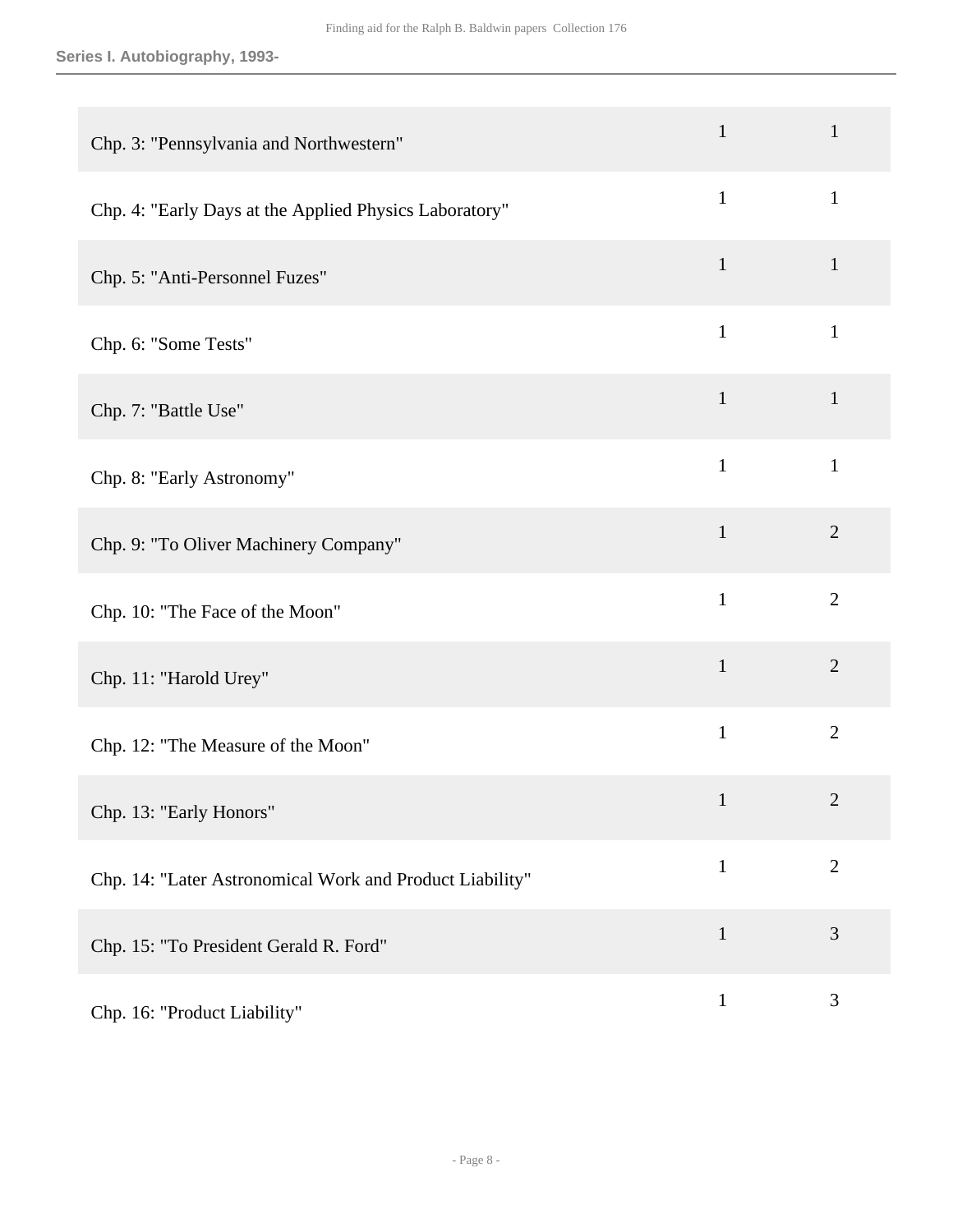| Chp. 17: "In Chapter 11"                                    | $\mathbf{1}$ | 3              |
|-------------------------------------------------------------|--------------|----------------|
| Chp. 18: "Later Honors"                                     | $\mathbf{1}$ | 3              |
| Chp. 19: "The 1980's"                                       | $\mathbf{1}$ | 3              |
| Chp. 20: "Introduction for Course given at Aquinas College" | $\mathbf{1}$ | 3              |
| Chp. 21: "It Could Happen Here"                             | $\mathbf{1}$ | 3              |
| Chp. 22: "Astronomy and Civilization"                       | $\mathbf{1}$ | $\overline{4}$ |
| Chp. 23: "A Scientist's View of Creation"                   | $\mathbf{1}$ | $\overline{4}$ |
| Chp. 24: "Science and Philosophy"                           | $\mathbf{1}$ | $\overline{4}$ |
| Chp. 25: "Religion"                                         | $\mathbf{1}$ | $\overline{4}$ |
| Chp. 26: "Politics"                                         | $\mathbf{1}$ | $\overline{4}$ |
| Chp. 27: "Reactions of Others"                              | $\mathbf{1}$ | $\Delta$       |
| Chp. 28: "To a Rocky Moon"                                  | $\mathbf{1}$ | $\overline{4}$ |
| Chp. 29: "Belknap Genealogy"                                | $\mathbf{1}$ | $\mathfrak{S}$ |
| Chp. 30: "Baldwin Genealogy"                                | $\mathbf{1}$ | 5              |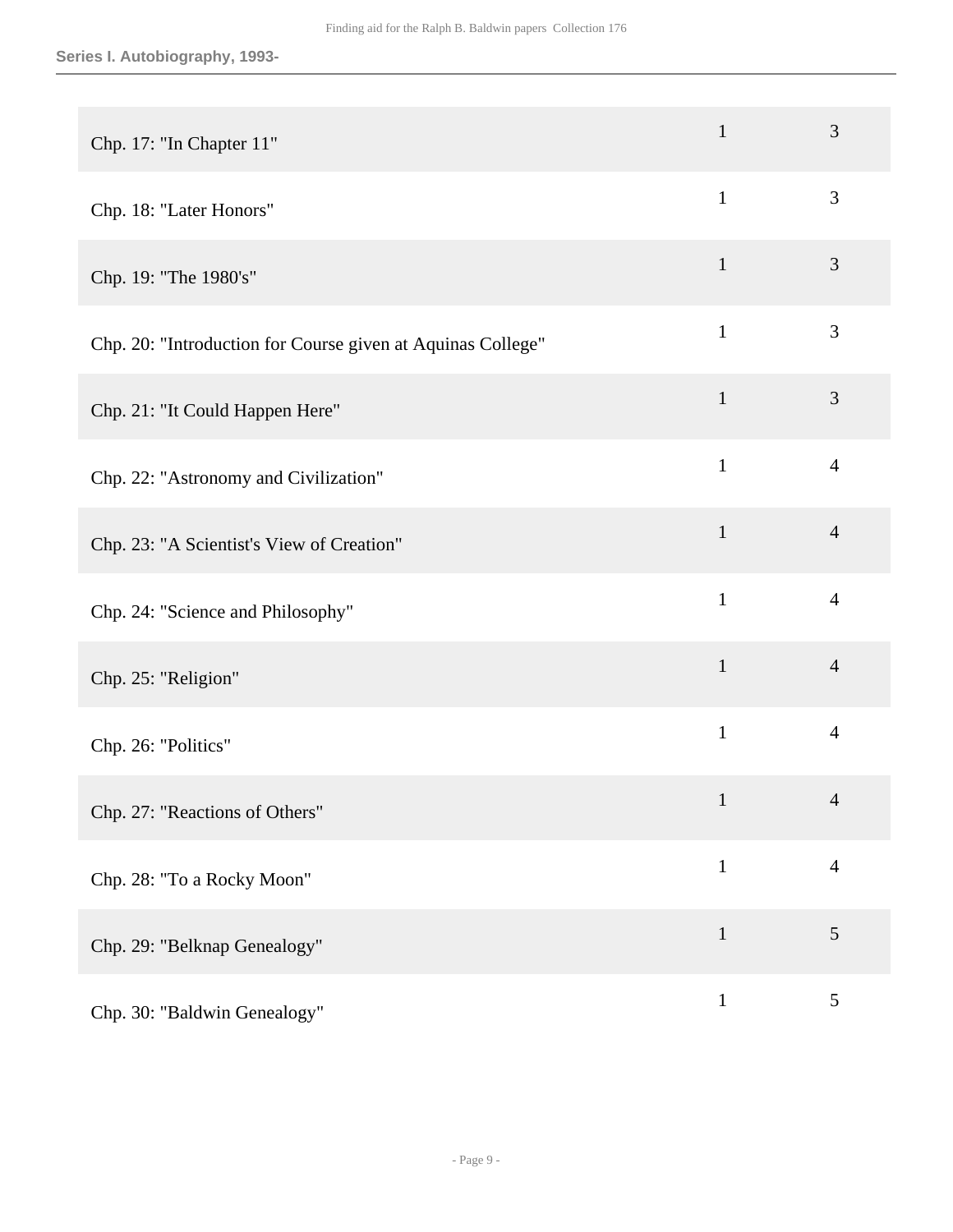| Chp. 31: "Biographical Information and CV" |         |
|--------------------------------------------|---------|
| Revisions to Chp. 25                       | 6       |
| Correspondence, 1992-3.                    | $7 - 8$ |
| Interview by Ronald E. Doel, 1989.         | 9       |

## <span id="page-9-0"></span>**Series II. Photographs**

#### **Scope and Contents note**

The second box contains photographs and personal papers. There are portraits of several family members, influential characters, and Ralph B. Belknap's collection of Chinese snuff bottles.

### **19th Century images**

|                                     | <b>Box</b>     | Folder       |
|-------------------------------------|----------------|--------------|
| Hebert P. Belknap? (Damaged print)  | $\overline{2}$ | $\mathbf{1}$ |
| Julia Graves Belknap (1864-1894)    | $\overline{2}$ |              |
| Mary Ann Belknap                    | $\overline{2}$ |              |
| Lucretia Barlett Hoskins (2 photos) | $\overline{2}$ |              |
| Dr. Thomas Hoskins (2 photos)       | $\overline{2}$ |              |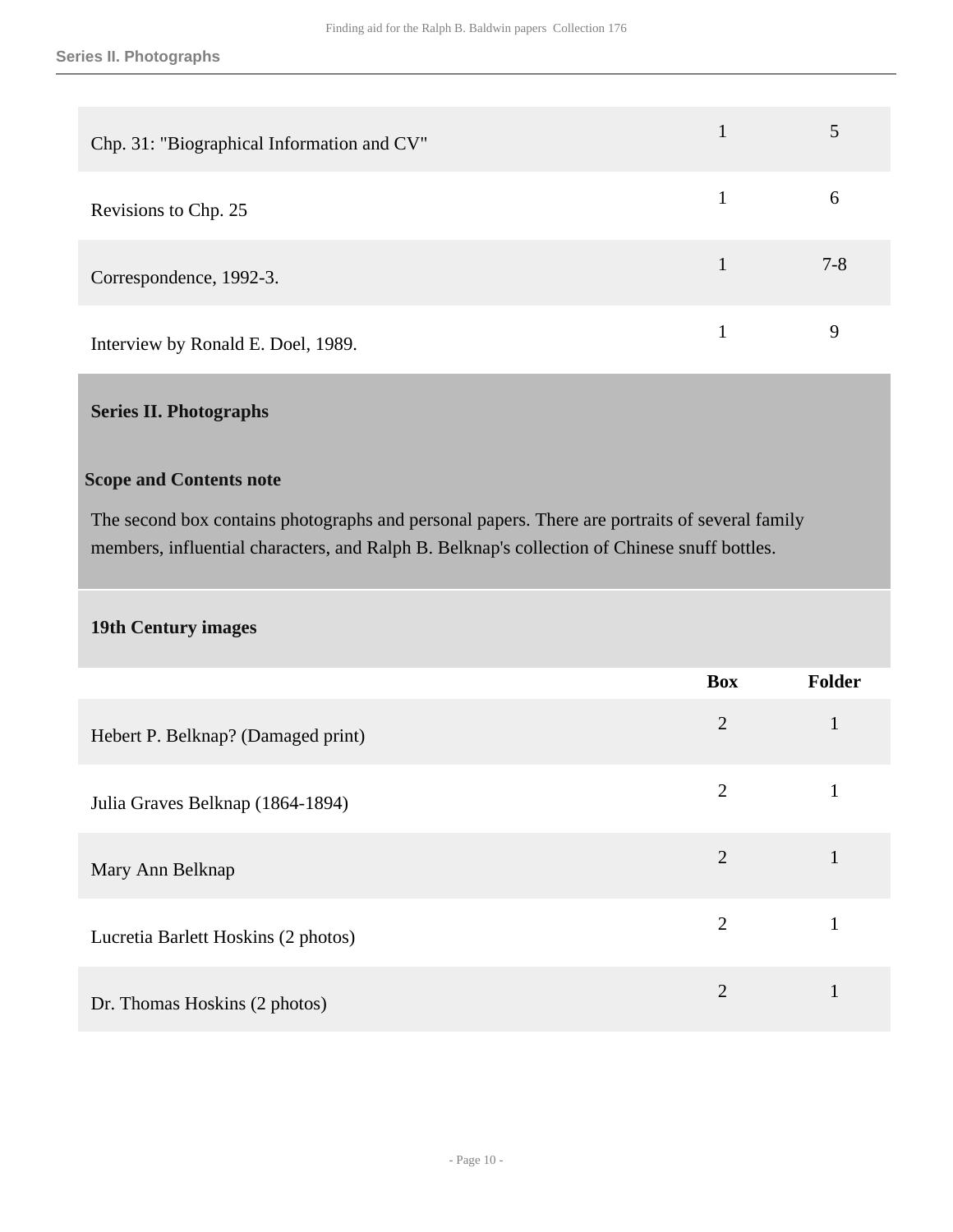| Melvin D. Osband                                                                                                   | $\overline{2}$ | 1              |
|--------------------------------------------------------------------------------------------------------------------|----------------|----------------|
| <b>20th Century images</b>                                                                                         |                |                |
|                                                                                                                    | <b>Box</b>     | Folder         |
| Frank A. Baldwin                                                                                                   | $\overline{2}$ | $\mathbf{1}$   |
| Julia Belknap Baldwin                                                                                              | $\overline{2}$ | $\mathbf{1}$   |
| Melvin D. Baldwin (2 photos, one is a Robinson Studio photo)                                                       | $\overline{2}$ | $\mathbf{1}$   |
| Pamela Baldwin, ca. 1970                                                                                           | $\overline{2}$ | $\mathbf{1}$   |
| Ralph Belknap Baldwin                                                                                              | $\overline{2}$ | $\mathbf{1}$   |
| Ralph Baldwin. 1930s Central High School Graduation Announcement<br>with his photo. (Moved from 176-2-7, 7/3/2008) | $\overline{2}$ | $\mathbf{1}$   |
| Capt. Charles Belknap                                                                                              | $\overline{2}$ | $\mathbf{1}$   |
| <b>Group Images</b>                                                                                                |                |                |
|                                                                                                                    | <b>Box</b>     | Folder         |
| Ford, Gerald R. (3 photos)                                                                                         | $\overline{2}$ | $\overline{2}$ |
| R.B. Baldwin in Pulpit                                                                                             | $\overline{2}$ | $\mathbf{2}$   |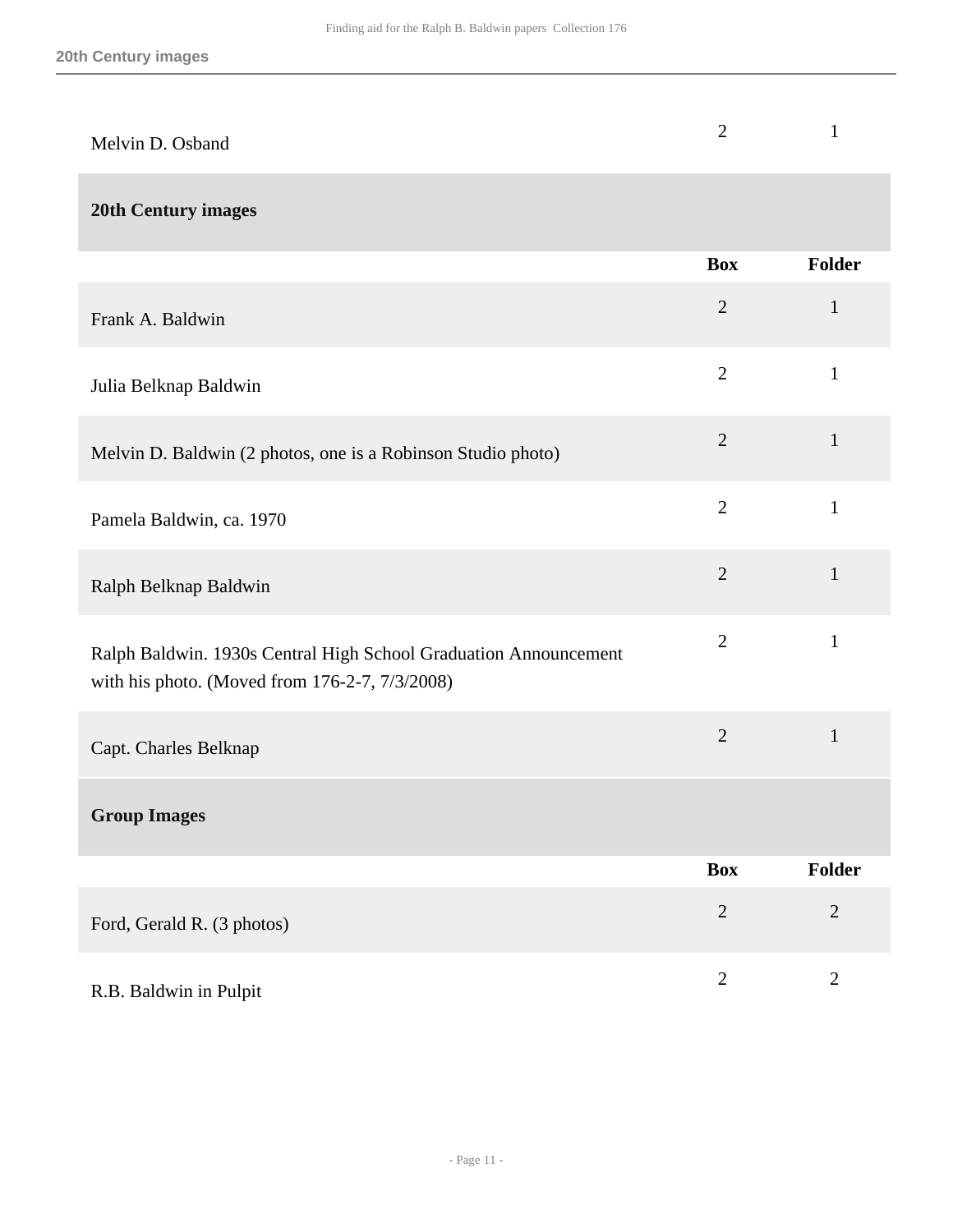| Julia and Frank Baldwin with friends.                                                               | 2          | 2             |
|-----------------------------------------------------------------------------------------------------|------------|---------------|
| Children of Thomas Osborn: Wilson, Weaver, Eliza, Thomas, James M.,<br>Joseph, Melvin Durfee Osband | 2          | 2             |
|                                                                                                     | <b>Box</b> | <b>Folder</b> |
| <b>Chinese Snuff Bottles</b>                                                                        | 2          | 3             |

#### <span id="page-11-0"></span>**Series III. Personal Papers**

#### **Scope and Contents note**

Also contains personal information in the categories of childhood, education, and family. The childhood folder contains a letter from Ralph to his mother at age 10 (1921) and a poem written to him from his parents. The education folder contains papers related to Baldwin's early (Central High School, 1930) and later education as well as a piano recital program, and an Apollo launch invitation (1972). The family folder contains a retrospective by M.D. Baldwin, several genealogies, and explanations. The biographical information folder contains a complete resume, including a list of articles and publications by Baldwin.

News clippings deal with a wide variety of topics: honors and recognition, family, science and business. Both clipping folders contain articles about the Moon and other astronomical research, and Ralph Baldwin's significance in that field.

|                                        | <b>Box</b> | <b>Folder</b> |
|----------------------------------------|------------|---------------|
| Newspaper clippings, 1946-1980.        | 2          | $4 - 5$       |
| Personal Papers, Childhood, 1921, n.d. | 2          | 6             |
| Personal Papers, Education, 1930-1972. | 2          | 7             |